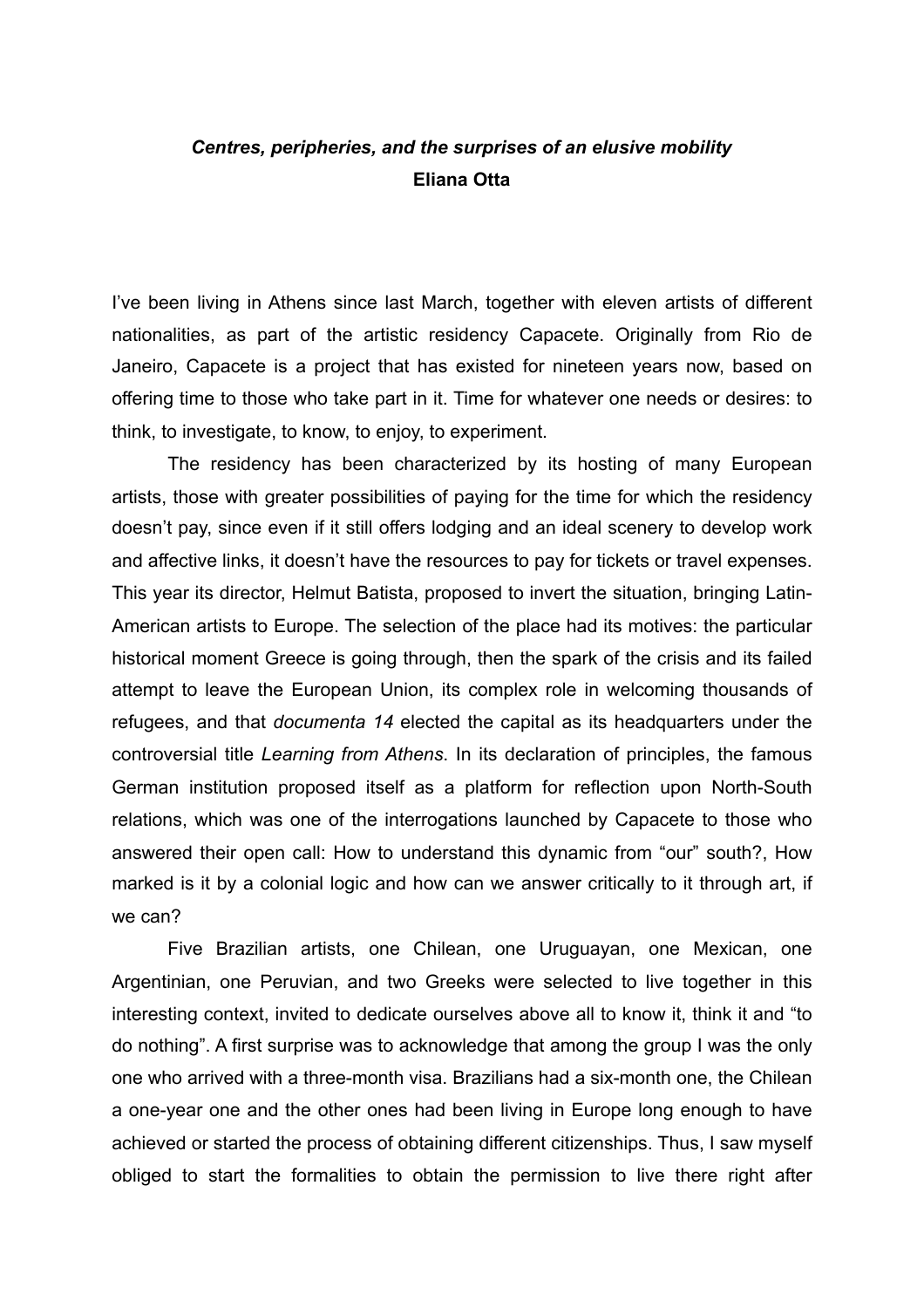arriving, facing a bureaucracy I didn't know, in a city and in a language also unknown.

 Fortunately, besides the privilege of taking part in a residency that offered me time, I could count on the help of supportive Greek friends. If even with their help the formalities proved heavy and endless, I can't even think the nightmare they must be to those who can't count on someone to accompany them every morning from office to office, translating and intervening with the employees, not really eager to comprehend a cultural exchange not filed under some bureaucratic formality. Even less, obviously, can I imagine what it means to go through something like that when what's at stake is life, one's own or that of loved ones, and when the cost of each unexpected formality risks alimentation or rent money.

 Those who visit the Athenian immigration office have provenances as varied as those who live in this city or pass forcefully through it. And the process to accomplish being listened to is as slow and chaotic as other local dynamics, those which from the start gave me a feeling of familiarity that smoothed my adaptation. Those who talked to me in those offices were kind, even if that didn't really guarantee them being clear about the information I needed. I lost money and time with unnecessary formalities to obtain my residence permit. Translations of all kinds, writing letters, exchanging e-mails, calls and coordinations helped me seal the process, even if I couldn't help losing the plane tickets to Kassel I had bought, because of the extended waiting period, in which I couldn't leave the country. The first ticket had been bought by Capacete, as part of our activities for that year, which included a group trip to the historical location of *documenta*.

 It was clearly a very important opportunity to know the origin of the institution that had come to shake up the Athenian artistic and activist environment (whose streets bore posters and graffiti against the event, which in addition to the low attendance by the Greek public, confirmed the rejection which inspired the deployment of resources and good intentions). It was also important because it would be the first time that I go to Kassel and *documenta*, widening my incipient experience in an artistic event of that caliber. I mention this because it never ceased to surprise me the way in which the people I talked to took for granted the possibility of accessing them, as well as choosing not to go, being able to do so.

I suppose that, as in the case of the visas, we Peruvian artists are in a very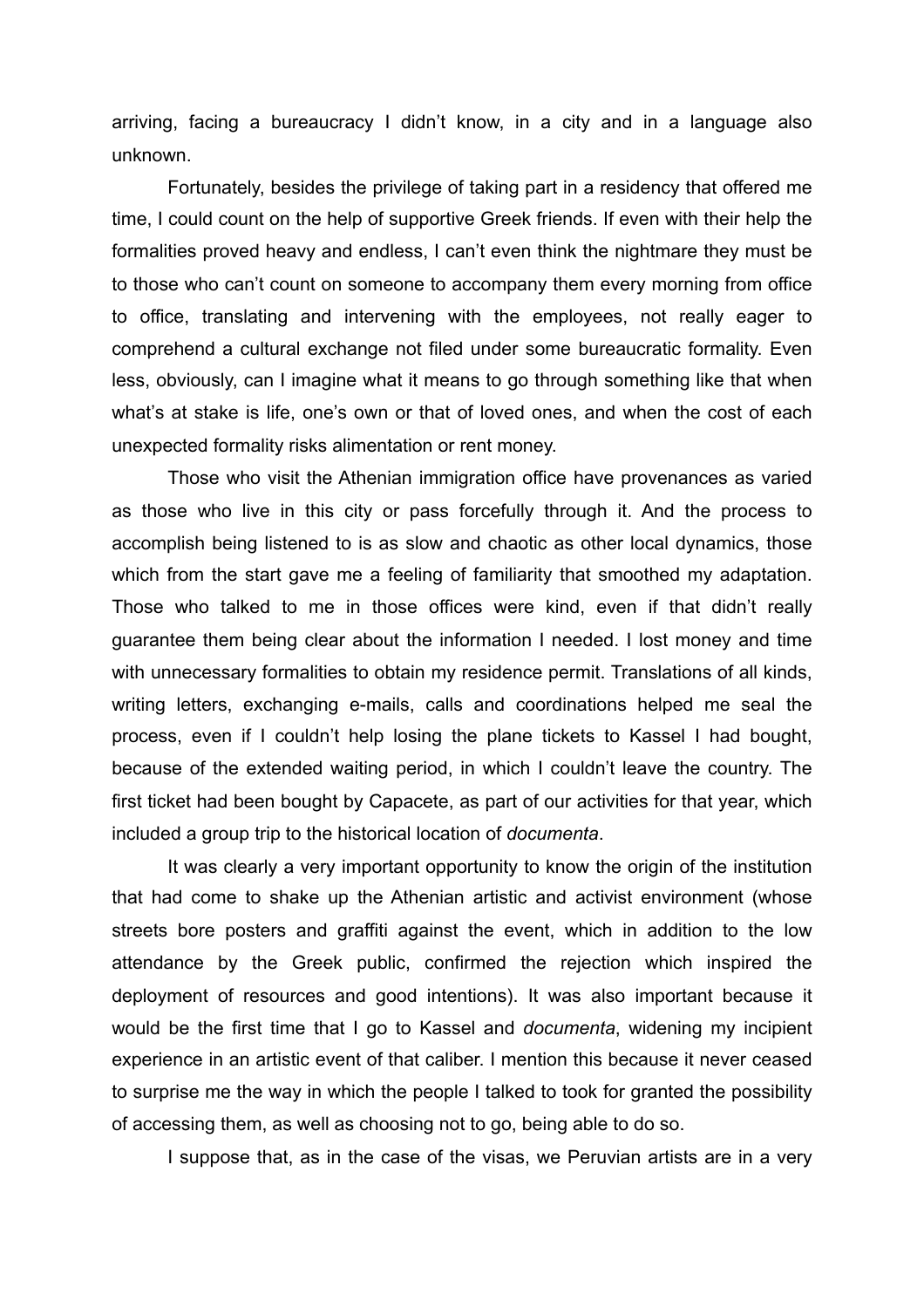different position than those who come from countries that have been part of the international art circuits for longer.

 In my 36 years of life, besides the Lima Biennials that I visited when starting my education, and that Luis Castañeda eliminated when he became mayor of Lima, the only events of this magnitude that I had visited were the São Paulo Biennial and Manifesta, both in 2016. This clearly marks a difference, from the start, from those artists who grew up in countries with institutionalized biennials like Brazil, or in countries like Mexico or Argentina where the access to culture and art, promoted by the State, are much more democratic. If this is my case, that of an artist from the cultural elite of Lima in a centralist country like Peru, one can imagine how hard it must be to access this kind of experience for artists in less privileged contexts from my country.

 So my residency companions travelled to Kassel. While they saw the shows that left gaps in the museums here (many pieces that were on display in Athens travelled to Germany, leaving eloquent empty spaces in their place), I alternated my constant handling of papers with the activities proposed to me by my new community. The impossibility of travelling allowed me to deepen my link with the city I was living in, generating bonds beyond the residency and the intense routine that the *documenta* schedule offered.

 In that week I could go to the presentation of Gregory Sholette's book *Delirium and Resistance: Activist Art and the Crisis of Capitalism*, in the occupied theater Embrós, a space that's run by people who actively took part in the assemblies in Syntagma square during 2011. Sholette is known for his participation in important collectives that reacted, in 1980s New York, to gentrification and real estate speculation, urban phenomena that he dedicated his time to think about in the next decades. That day he presented his current lines of investigation, centred on processes such as the constructions of branches of museums like the Guggenheim in the United Arab Emirates, who are making efforts to become the artistic centre of the future at the expense of migrants working in prison conditions. In this speech I saw for the first time an audience that seemed to have both people linked to the arts and those more linked to activism, groups that usually move through very different territories and whose biggest common point, at least recently, seemed to be the shared rejection of the German institution.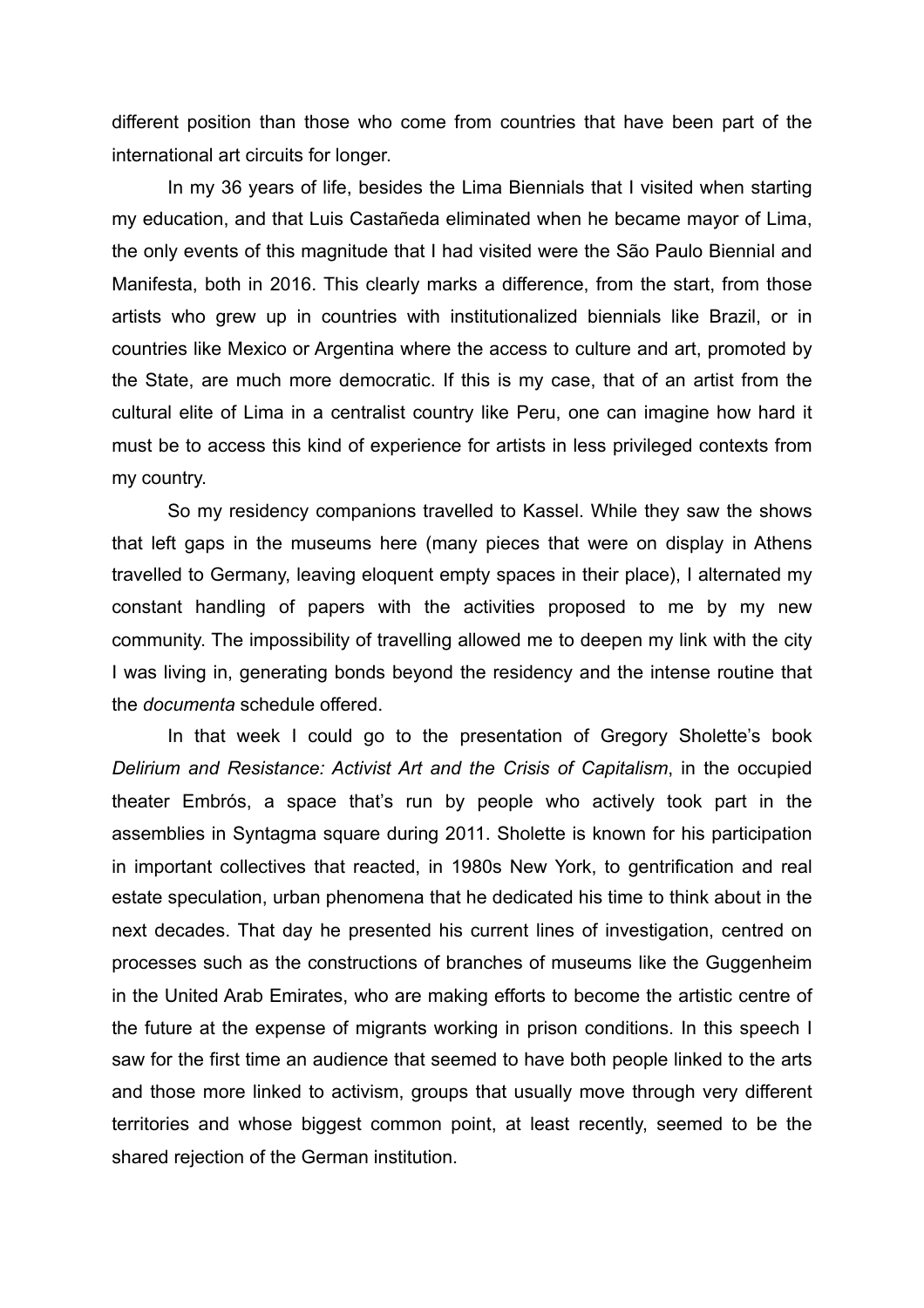That week I also attended the celebration of the Gay Pride Parade, organized for the first time in Syntagma square, joining the group of members of the LGBTQ Refugees assembly. Its members were mostly Syrians, who sang and moved their hips with much rhythm, summoning many foreign reporters to cover the event. It was undoubtedly the most colourful and cheerful group in the parade, because their smiles and looks were as seductive as the movement of their bodies, as it was the first time they had taken part in such an event. Probably as important for them to express themselves in a public space was that such a public space as that particular one welcomed them, the Greek streets and squares being eminently masculine spaces. So masculine, above all in the lower class neighbourhoods, that our constant question during those months was: where are the women?

 In those days I took part in another interesting use of public space, a colourful street carnival in Metaxourgeio, a former industrial zone that is nowadays a mixture of a perfect example of gentrified neighbourhood, junkie refuge, and red-light district. Many people that I knew as regulars at my favourite bars and cafés gathered in a little improvised park, a friendly earth patch with some tents and a kiosk of wood and wicker. From there we followed a truck that carried a Balkan music band, while throwing paint around and getting muddy from the falling rain that surprised us on that summer afternoon. The potholes in the roads became puddles, and soon people stopped protecting themselves from the rain to form a human mass, as joyful and wet as it was blurred.

 The following day I went to the poetry recital of Chilean poet Raúl Zurita, part of a festival of literature in Spanish, in which, besides being moved by his reading, I was surprised to be informed that the translation of his poetry presented that day had exchanged its vulgar expressions for less offensive ones. Talking to friends increased my curiosity about their affirmation that there was hardly any example of a Greek poet, modern or contemporary, that used vulgar expressions or that wrote with the insolent impudence of the Peruvian poets from the 1970s and '80s.

 Little by little, my Capacete friends returned from Kassel and told me that I hadn't missed much. That yes, it was interesting to see how Documenta functioned there as a correct white cube, as the external context to the exhibitions was so little stimulance that it allowed one to fully concentrate on the art without questioning its pertinence to a given space and time (like one inevitably does here). Some pieces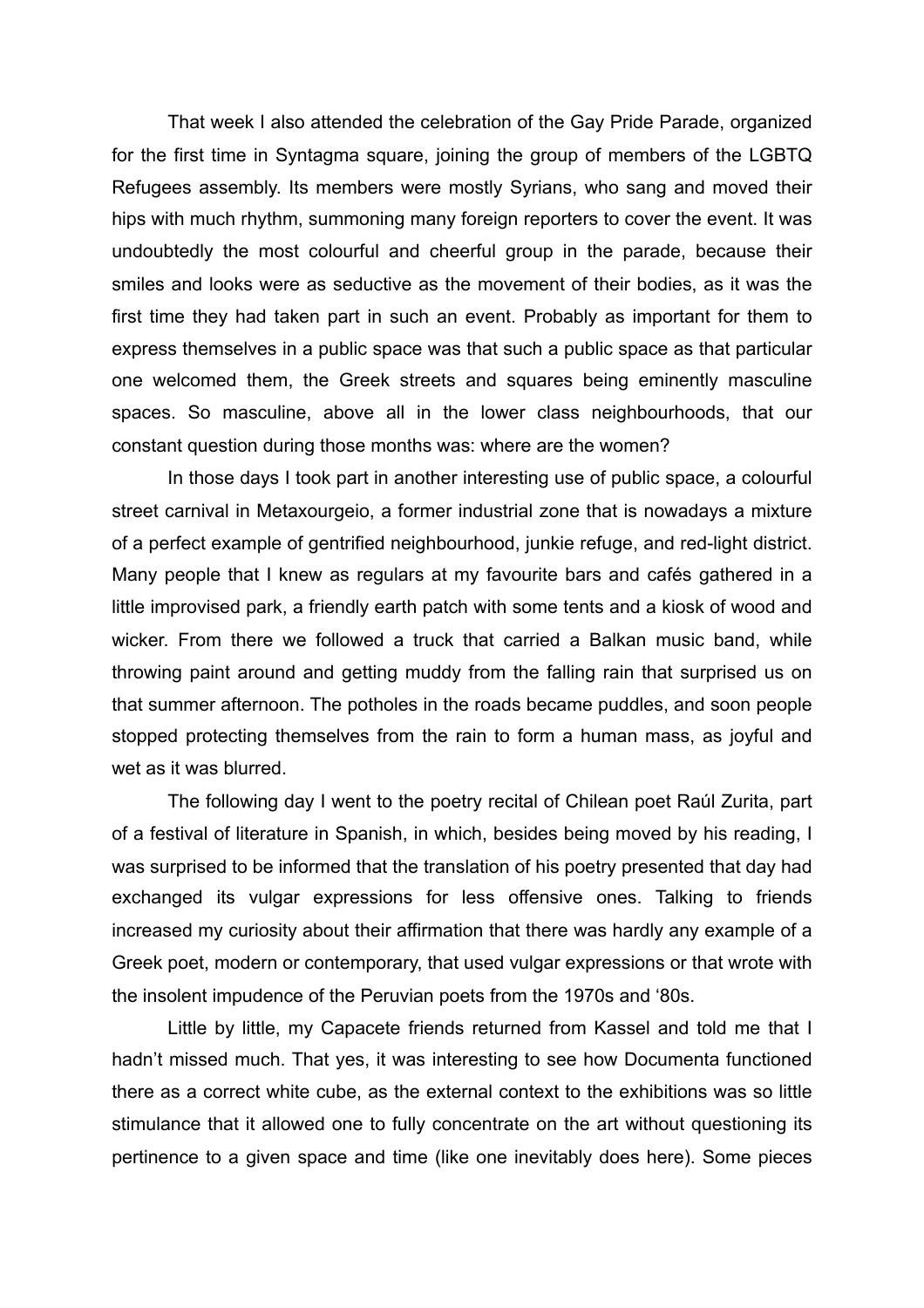were better understood there, where one could access the complementary information that was generously displayed. The most interesting was listening to Paul Preciado publically refuse the possibility of developing with depth his ideas in such a big institution. Anyway, I expected to form my own opinion of the event, but then I didn't know yet that I wouldn't be able to use the ticket I rescheduled - this time, paid with my own money.

 The weeks went by, and despite checking the Immigration Office webpage daily, the only answer was that "there isn't enough information". The last time I had gone to deliver the missing paper required to seal the visa formality, a handsome employee offered to put my folder on top of the others so that I wouldn't lose the flight to Germany, which, as I had told him, I was trying to avoid. The employees attending to the public are all young, because, so they told me, the State prefers young people who accept precarious short-term contracts. The boy seemed to be a nice person, even if I changed my mind when I got home and noticed he had added me on Facebook. The following days, while I revised the results on the Immigration website hoping to find the solution to my problems, I couldn't avoid a feeling of harassment while I doubted whether I should accept his friendship request in order to ask for the card that was taking so long. Meanwhile, the card wouldn't come, and once again I lost the flight to Kassel.

 Nevertheless, that week I had access again to experiences that made me thankful for not having gone. One of those was the art festival Art Panegyri, organized in Corinth by a friend of Nikos, the Greek artist from the residency. His friend Kalí had decided to move to Germany some twenty years before, after having finished her studies and gotten married there. Her parents couldn't accept that she wanted to immigrate and decided to build a big house to convince her to come back. While Kalí went ahead to Berlin with very little resources, without help from her family, the house grew and became filled with decorative elements, including mementos from Greek statues and a bathroom with mirrors on the ceiling. A little while ago the parents accepted that their daughter wouldn't return and live with them and she accepted that it'd be healthier if they could all spend more time together. So she decided to spend her summer vacations in Corinth and enjoy her big house to host artists, making it into a gathering point. She started to organize a residency and festival in the garage next door, combining her interests linked to critical reflections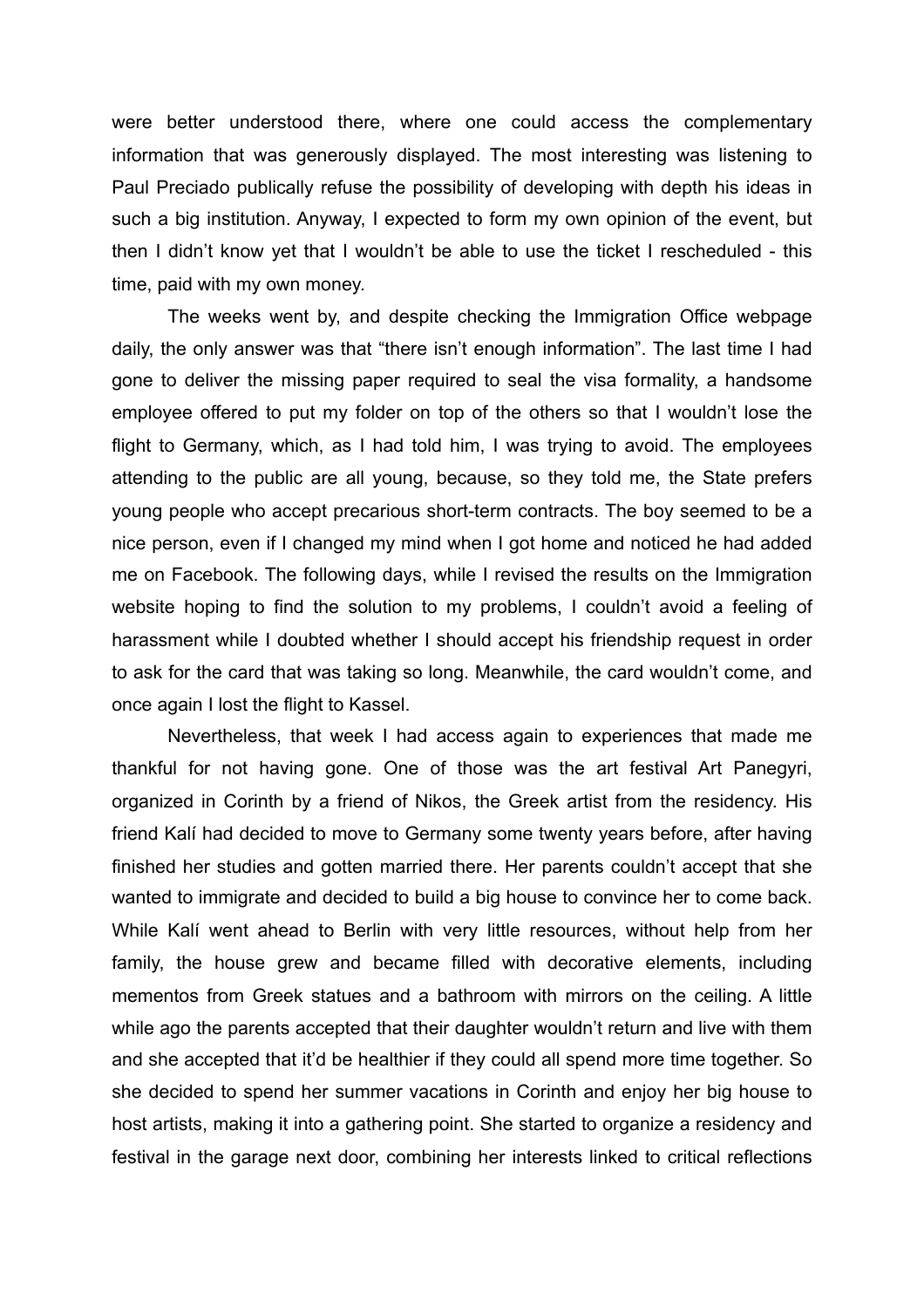about and from contemporary art, with those of her immediate community, where culture is experienced especially through theatre and dance.

 For this edition, she decided to approach the relationship between centres and peripheries, taking into account the context of Corinth and its lack of linkage to Athens, and taking advantage of the fact that anthropologist Arjun Appadurai, whom she knew from Berlin, would be passing through there. With help from her parents and friends Kalí set up a varied two-day programme that included a photography show, a lecture by a Dutch anthropologist about Documenta, a mini-procession with wooden figurines that incorporated Barbies and a kind of totem representing the academic institution, as well as presentations by local theatre, dance, and salsa groups. The second day evidenced the many interests of the attending public, composed of families, children, older people who for the most part didn't speak English, which prompted Nikos to improvise the role of translator in order to save the intervention by the Dutch anthropologist and ease the participation of the renowned Arjun, whom most part of the attendants probably didn't know.

 Appadurai knew how to quickly read the situation and decided to summarize complex ideas in a few phrases, simple but acute ones. In response to Kalí's invitation to speak about the relationship between globalization and contemporary culture, he argued that to be there, in Corinth, made him think that one must not forget that "the centres of yesterday are the peripheries of tomorrow, and that the peripheries of today are the centres of tomorrow". Therefore, faced with a question by Nikos about what relationship artists should have with activism, he answered that it was necessary to avoid the extreme notion of an individual genius, disconnected from the codes of his time, as well as the notion of the artist that's totally dedicated to the task of transmitting the messages of a community. That somewhere in the middle of these paths was the art that could significantly intervene in our time.

 After his intervention, it was the turn of the group who danced salsa, and so many of us found ourselves drawn to the dancefloor, including the special guest star. That night his enthusiastic dancing aroused in me almost as much tenderness as seeing Kalís parents carrying chairs and tables, offering water and wine to the assistants, and putting in place the projectors with videos about speculation and the international art market.

The following week, Nikos again gave meaning to my forced Athenian stay,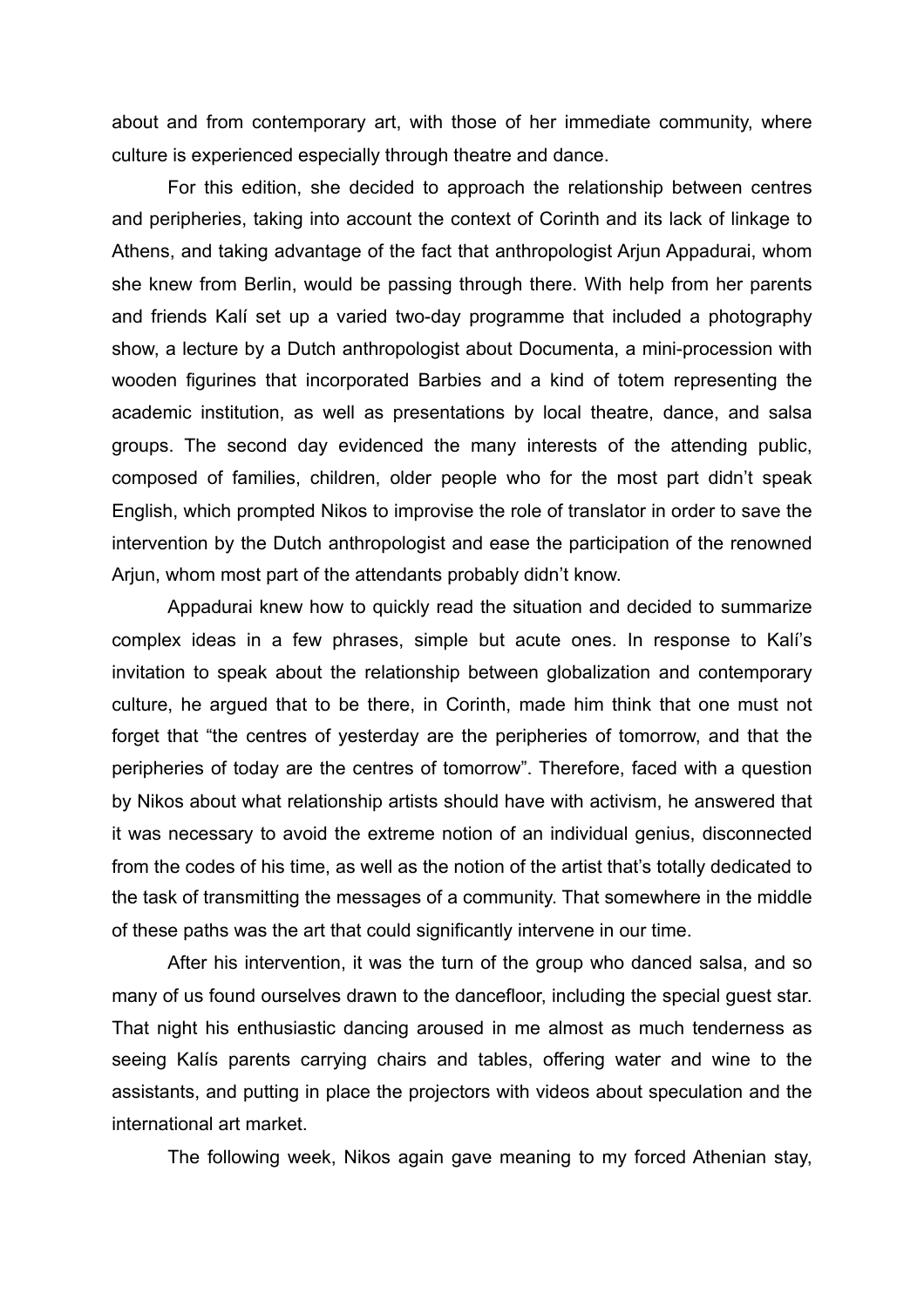this time by taking me to his parents' house on the beach. This day I experienced the Greek hospitality again, and even if it was hard for us to understand each other, with my still precarious Greek, the affection of his mother, evident through the generosity with which she hosted and fed us, connected immediately with a certain kind of Peruvian affection, which I identify especially with my father's family who are of provincial and rural origin.

 Walking through the streets of Corinth, Nikos called my attention to the posters on the public light poles inviting anyone who wishes to attend the funerals of the recent dead. Funerals in Greece, especially in the peripheries, are massive events that are open to all, as opposed to funerals in places like Amsterdam, where he told me that one would only attend after receiving a personal invitation letter. These are extremes of public and private with which he deals on a daily basis, since he immigrated there more than ten years ago. Extremes of the ideas of hospitality and respect for the limits of the other, that constantly intersect him, as he had to get used to repressing an inherited generosity that reaches the point of hiding money in wallets or in other people's cars so they'll let him pay his share of the tab.

 My condition of being immobile in this country made me deepen my affective bonds with its people and ways, while I started to accept that I'd be the only one in my group that wouldn't know Kassel and one of the most emblematic events in global contemporary art. I proceeded with my daily routine of clicking on the immigration website, waiting for another "There's not enough information" notice, until I decided to go there in person, since the thirty days they had asked me to wait were over. Again, three-hour lines under the sun, people arguing and trying to agree, the same lawyer approaching with dandruff on his shoulders trying to convince you that the process will be torture without him, the same cursing guard who answers in Greek every question I ask him in English.

 It doesn't matter, by then I already knew the numbers in Greek and understood all that he mumbled at me with disdain. But I might not have progressed that much in the language, because when it was my turn they told me that my license had been ready for days and that the Greek phrase that I thought meant "There's not enough information" actually meant that I had not filled in the forms correctly on the website. I couldn't translate their page to English because it constantly crashed–like an employee told me in a very relaxed manner, "the page